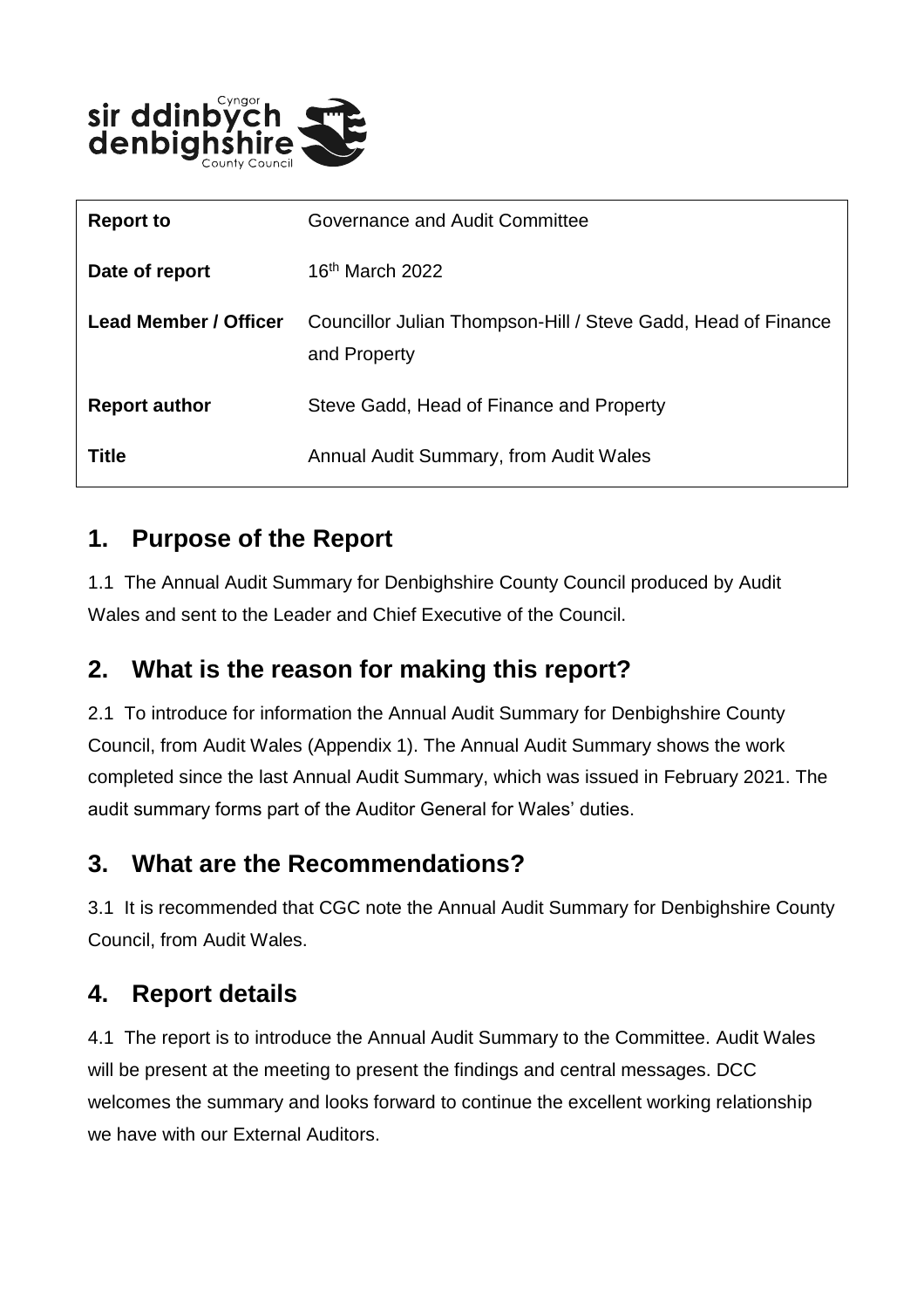#### **5. How does the decision contribute to the Corporate Priorities?**

5.1 The provision of timely and accurate financial information contributes to the modernising of the council to deliver efficiencies and allows residents to scrutinise the Council's activities.

# **6. What will it cost and how will it affect other services?**

6.1 There are no additional cost implications as a result of this report.

# **7. What are the main conclusions of the Well-being Impact Assessment?**

7.1 It is the professional judgement of the Head of Education and Section 151 Officer that a Well-being Impact Assessment is not required for this report.

### **8. What consultations have been carried out with Scrutiny and others?**

8.1 Audit Wales work closely with DCC throughout the audit process and DCC are kept fully up to date with any issues that arise from Audit Wales audit work.

# **9. Chief Finance Officer Statement**

9.1 The production of the Annual Audit Summary is the final part of providing assurance that the Statement of Accounts for the preceding year provides a true and fair view of financial position of the Council. It's pleasing to note again that the audit was unqualified.

#### **10. What risks are there and is there anything we can do to reduce them?**

10.1 The ultimate risk is that the Statement of Accounts are not produced on time, or that they are produced with material and/or significant errors in them which would result in WAO qualifying the accounts. Such an outcome would have severe adverse reputational impact on DCC.

10.2 The report itself helps minimise the risk that the Council fails in its responsibilities to ensure continuous improvement, value for money, sustainable development and proper accounting for money by reporting any concerns that Audit Wales have on an annual basis.